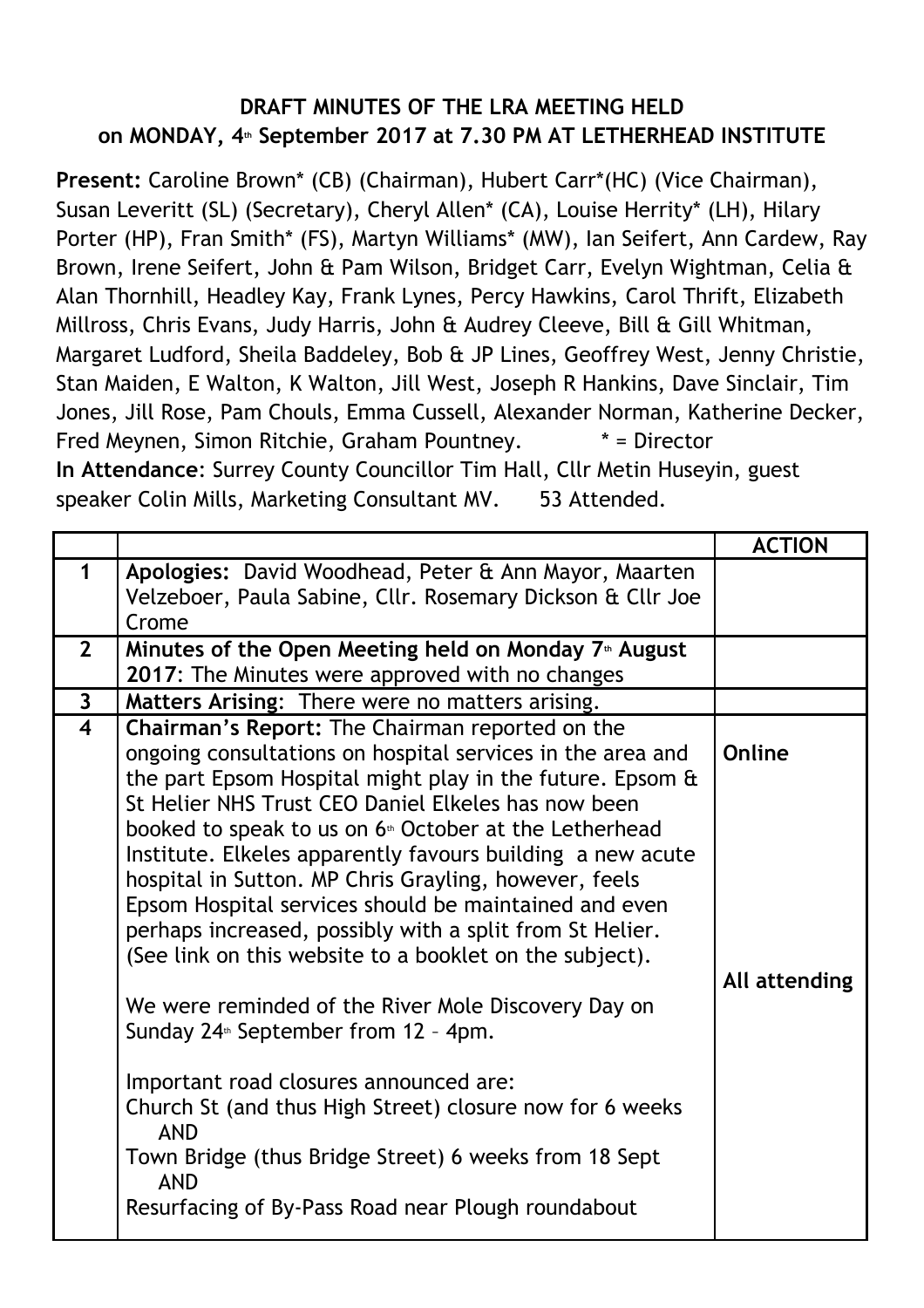| 5 | <b>Reports from Committees:</b>                                                                                                                                                                                                                                                                                                                                                                                                                                                                                                                                                                                                                                                                                                                                                                                                                                                                                                                                                                                                                                           |  |
|---|---------------------------------------------------------------------------------------------------------------------------------------------------------------------------------------------------------------------------------------------------------------------------------------------------------------------------------------------------------------------------------------------------------------------------------------------------------------------------------------------------------------------------------------------------------------------------------------------------------------------------------------------------------------------------------------------------------------------------------------------------------------------------------------------------------------------------------------------------------------------------------------------------------------------------------------------------------------------------------------------------------------------------------------------------------------------------|--|
|   | Planning. ( <b>Full Report Online</b> ) FS reported her<br>correspondence on three applications, (1268,1354 and<br>1328). It was noted 1328 is a resubmission on Grantham<br>House in North Street where the criticism of the previous<br>application had led to its withdrawal. FS is in dialogue<br>with one of the occupiers.<br>FS reported on decisions including the approval of the<br>conversion of the offices of Buchanan & Curwen to flats.<br>Jill Rose commented that the conversion of offices to flats<br>will mean less lunchtime business for Leatherhead, and<br>Roy Allen asked about parking for all these flats. A<br>response was that there is generally one parking space per<br>flat.<br>Susan Leveritt noted the increasing percentage of total<br>homes represented by flats - up from 30% to 40% to a<br>current (as estimated by FS) 50%. She regretted that this<br>trend is converting Leatherhead into a "dormitory town".<br>FS reported on the various applications lodged since the<br>last meeting, including that on Grantham House. |  |
|   | Forward Planning Group. (Full Report Online) MW<br>commented reference the planning report that only having<br>one parking space per flat may not be regarded as so<br>inadequate by younger occupiers, who are not so "car-<br>centric" as more older occupiers.                                                                                                                                                                                                                                                                                                                                                                                                                                                                                                                                                                                                                                                                                                                                                                                                         |  |
|   | Local Plan (labelled "Future MV") -following the views<br>expressed at the last meeting the LRA submission was<br>finalised and submitted by the due date. Apart from<br>responses to the specific questions the submission argues<br>that more residential development needs to take place in<br>the south of the District, including very modest additions<br>to a number of villages, a bigger expansion of one or two<br>other villages and the creation of a new settlement. The<br>easy option of cramming more and more into<br>Leatherhead/Ashtead/Bookham/Fetcham cannot continue<br>without spoiling the ambience that makes them such<br>popular locations.                                                                                                                                                                                                                                                                                                                                                                                                    |  |
|   | <b>Transform Leatherhead, - the next public meeting will be</b><br>held in the Leatherhead Theatre on Wednesday 1 <sup>st</sup><br>November at 7pm. The Community Reference Group (CRG)<br>will meet the week before.<br>Work on formulating improvements to the Swan Centre<br>continues and the first improvements will be new lifts                                                                                                                                                                                                                                                                                                                                                                                                                                                                                                                                                                                                                                                                                                                                    |  |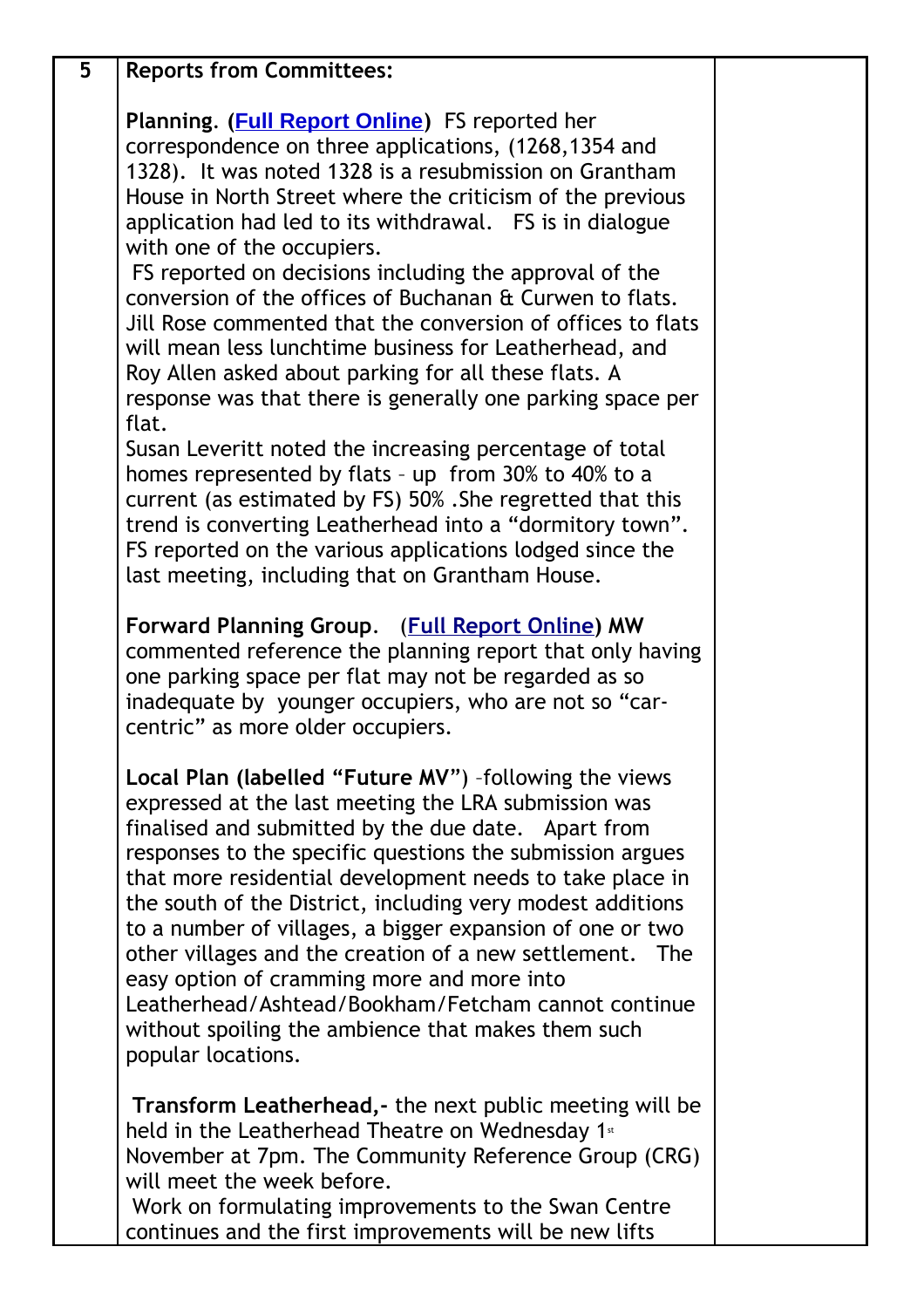|                | which are likely to be installed during the $1*$ Quarter of<br>2018.                                                                                                                                                                                                                                                                      |  |
|----------------|-------------------------------------------------------------------------------------------------------------------------------------------------------------------------------------------------------------------------------------------------------------------------------------------------------------------------------------------|--|
|                | Approval for a budget for consultants' fees in respect of<br>drawing up development proposals for Claire and James<br>House will be sought at the end of the month. Colin Mills<br>confirmed the intention is flats on the upper floors and<br>some form of café offer on the ground floor.                                               |  |
|                | Discussions on the form of development on Bull Hill and<br>the commissioning of a transport study continue.<br>SUSTAINABLE TRANSPORT-The proposed cycle path on<br>Randalls Road proceeds to the LEP for finance on 8/9/17.                                                                                                               |  |
|                | A member asked whether it is still proposed to construct a<br>pedestrian bridge from the football ground to the Minchin<br>Close area, crossing the river via one of the islands. CM<br>confirmed that this is still a possibility.                                                                                                       |  |
|                | Concern was expressed that the town's features are<br>ASSETS which should be modified only very carefully and<br>no firm answer was given to this scheme.                                                                                                                                                                                 |  |
| 6              | Guest Speaker, Colin Mills, MV Marketing Consultant, on<br>Transform Leatherhead - due to absence of Cllr Simon<br>Edge. In the Q/A session that followed, Colin was assisted<br>by Metin Huseyin, Councillor for Bookham but who lives<br>and works in Leatherhead. Colin Mills also lives in<br>Leatherhead. See notes on presentation. |  |
| $\overline{7}$ | Any Other Business: Tim Jones who took over dealing<br>with the Leach Grove Wood Village Green appeal from Flip<br>Cargill, spoke on the current situation, notably regarding<br>the appeal hearing which is set to take place this October.                                                                                              |  |
| 8              | Next LRA Meeting will be on Monday 6 <sup>th</sup> November in<br>the Letherhead Institute at 7.30pm (note that there is<br>no Open Meeting in October)<br><u>(The meeting on the future for our Hospitals will</u><br>be on 6th October in the Letherhead Institute at<br><u>7.30)</u>                                                   |  |

## **Notes on the Presentation**

1 Colin Mills(CM)(MV Marketing Consultant) started by saying that he is speaking on behalf of Cllr Edge who, unfortunately, could not be present as had been planned. He said that Cllr Edge had recently been appointed to head up the TL project and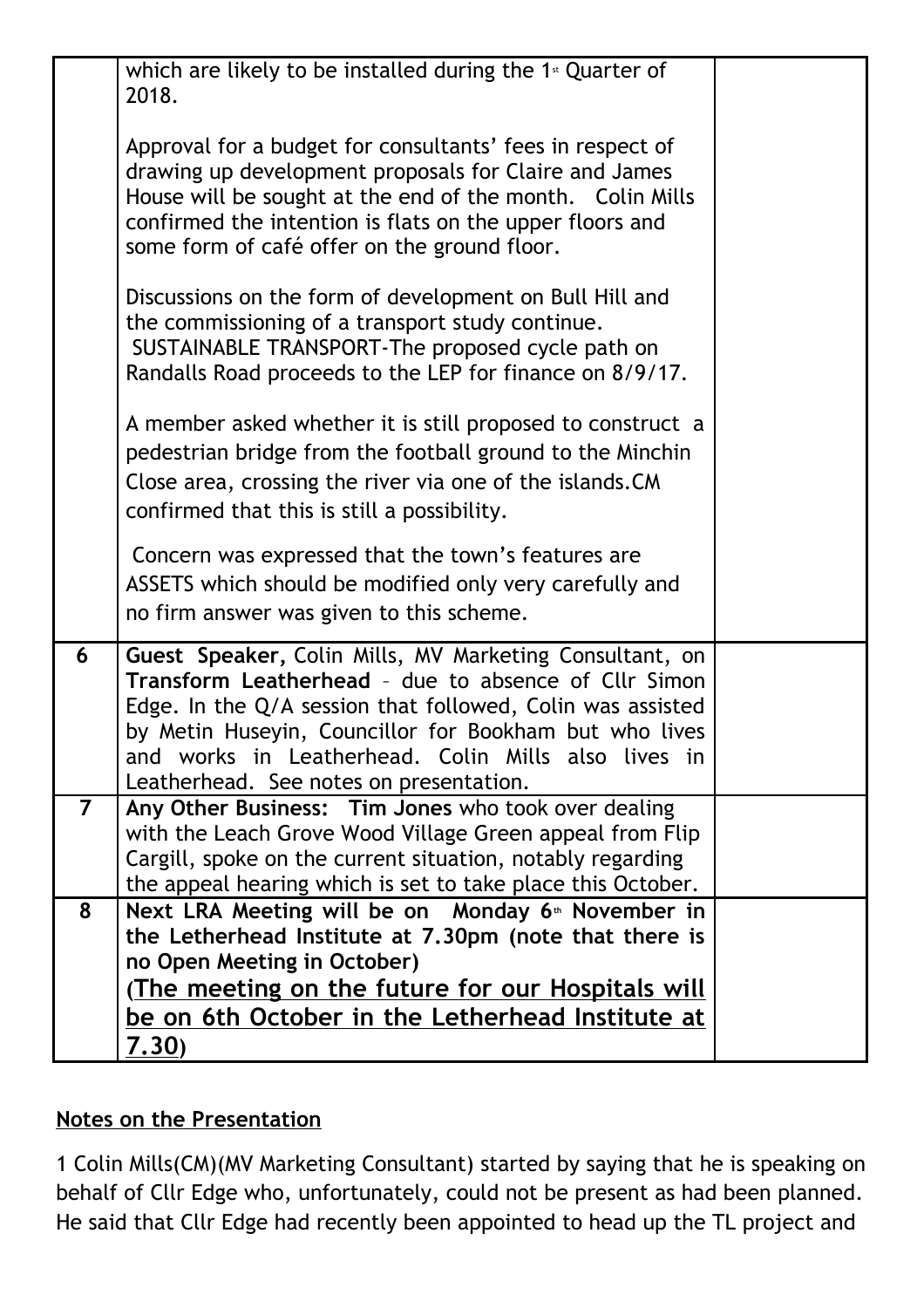that he was passionate about making sure that it succeeds. Colin introduced Metin Huseyin, (MH),Councillor for Bookham North, who was present as an elected representative of MV. CM made the point that both councillors live in or very near Leatherhead. Attending member Roy Allen pointed out that none of the 5 Councillors representing Leatherhead was present, although apologies had been received for Cllrs. Dickson and Crome. MH suggested that if that is regarded as unsatisfactory then the matter should be raised with those Councillors.

2 CM started by saying that TL was required because Leatherhead town only receives some 6% of the annual sales generated by the area, the rest being spent in surrounding competing centres. Even the 13,500 people employed in Springfield Drive Business Park don't come into Leatherhead in sufficient numbers, many preferring to go to Cobham via the shuttle-bus provided for them.

3 CM then made the point that all TL proposals had to meet three criteria, demonstrated on a Venn diagram. They had to bring community benefits to the town, include positive change and bring economic benefit with financial viability. MH emphasized that financial viability was essential as Mole Valley now derives very little income from council tax and business rates, yet still manages to balance its budget based on the 2<sup>nd</sup> lowest Council Tax in Surrey. Hubert Carr and Cheryl Allen commented that one of the casualties of the balanced budget is that highway/road congestion (considered to be urgent 20 years ago), still had not been addressed. CM noted that, to a certain extent, the Town's traffic problems are not just a result of the Town's own traffic but also a result of traffic passing through.

4-One member noted that MV seemed to be borrowing money to invest in commercial property well outside the area so why could this money not be spent in the town. MH responded that this investment was designed to produce a welcome addition to MV's income, based on the difference between the cost of finance and the investment return. The borrowing is only allowed if the investment meets strict criteria that require that the purchase provides secure long-term income. This does not preclude investing in the town and indeed two investments have recently been considered. But investment must meet the required criteria.

5. CM noted that TL is adding 4 new retail units to the Swan Centre, and would like to hear what tenants residents would like to occupy them.

6. CM noted that at Claire & James House, the residential portion will be the most profitable element, but the ground floor will have some sort of leisure/restaurant use. Bull Hill will be a £200m project, and there is plenty of interest from investors and businesses.